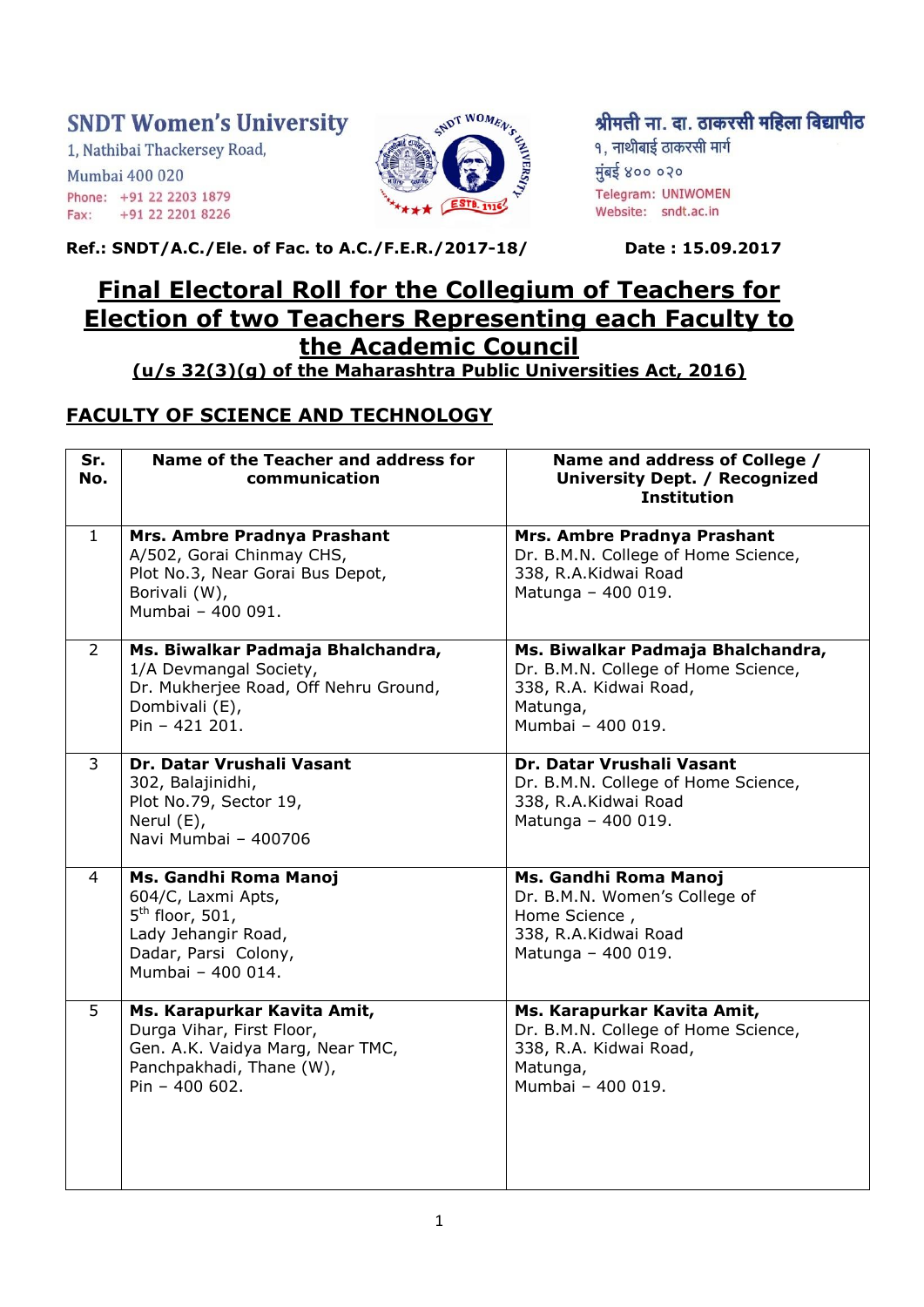| 6              | Mr. Khan Shahajahan Sarwer,<br>Flat No. 605, Wing "A",<br>Saathi Co-Op. HSG Society,<br>Kumbharwada Road,<br>Mumbai - 400 017. | Mr. Khan Shahajahan Sarwer,<br>Dr. B.M.N. College of Home Science,<br>338, R.A. Kidwai Road,<br>Matunga,<br>Mumbai - 400 019.   |
|----------------|--------------------------------------------------------------------------------------------------------------------------------|---------------------------------------------------------------------------------------------------------------------------------|
| $\overline{7}$ | Ms. Lad Sugandha Kamalakar<br>Avishkar Garden Society,<br>B/302, Poonam Vihar Complex,<br>Mira Road (E),<br>Thane $-401$ 107.  | Ms. Lad Sugandha Kamalakar<br>Dr. B.M.N. College of Home Science,<br>338, R.A.Kidwai Road<br>Matunga - 400 019.                 |
| 8              | Dr. Mehta Meena Bipinchandra,<br>04, Megha Co. Op. Hsg. Society,<br>Daftary Road,<br>Malad, Mumbai - 400 097.                  | Dr. Mehta Meena Bipinchandra,<br>Dr. B.M.N. College of Home Science, 338,<br>R.A. Kidwai Road,<br>Matunga,<br>Mumbai - 400 019. |
| 9              | Dr. Menon Asha Mahesh,<br>D-1503 Niharika,<br>Kanakia Spaces,<br>Off Pokhran Road 2,<br>Thane (W) - 400 610.                   | Dr. Menon Asha Mahesh,<br>S.P.N. Doshi Women's College,<br>Cama lane,<br>Ghatkopar (W),<br>Mumbai - 400 086.                    |
| 10             | Ms. Naik Neelam Pramod,<br>Flat No. 315, D-Wing, Daffodil,<br>Dosti Acres, Wadala (E),<br>Pin - 400 037.                       | Ms. Naik Neelam Pramod,<br>Dr. B.M.N. College of Home Science,<br>338, R.A. Kidwai Road,<br>Matunga,<br>Mumbai - 400 019.       |
| 11             | Ms. Olate Anuradha Shekhar<br>A3/31 Shivparvathi Hsg. Soc.<br>Sector 21, Nerul,<br>Navi Mumbai - 400 706.                      | Ms. Olate Anuradha Shekhar<br>Dr. B.M.N College of Home Science,<br>338, R.A. Kidwai Road,<br>Mumbai - 400 019.                 |
| 12             | <b>Ms. Pant Alka Rajiv</b><br>502 Suprabhat,<br>JVK Marg,<br>Andheri (E),<br>Mumbai - 400 069.                                 | <b>Ms. Pant Alka Rajiv</b><br>Dr. B.M.N. College of Home Science, 338,<br>R.A. Kidwai Marg, Matunga,<br>Mumbai - 400 019.       |
| 13             | Dr. Patil Kavita Sanjay,<br>'Shatakshi' Bunglow, A-10 Suyojit Lawns,<br>Near Kamgar Nagar,<br>Nashik - 422 007.                | Dr. Patil Kavita Sanjay,<br>S.M.R.K.-B.K.-A.K. Mahila Mahavidyalaya,<br>Prin. T.A. Kulkarni Vidya Nagar,<br>Nashik - 422 005.   |
| 14             | Dr. Patil Rita Sachin,<br>511, Ekveera Apartments,<br>Old Nagardas Road,<br>Andheri (E),<br>Mumbai - 400 069.                  | Dr. Patil Rita Sachin,<br>Maniben Nanawati Women's College,<br>Vallabhai Road,<br>Ville Parle(W),<br>Mumbai - 400 056.          |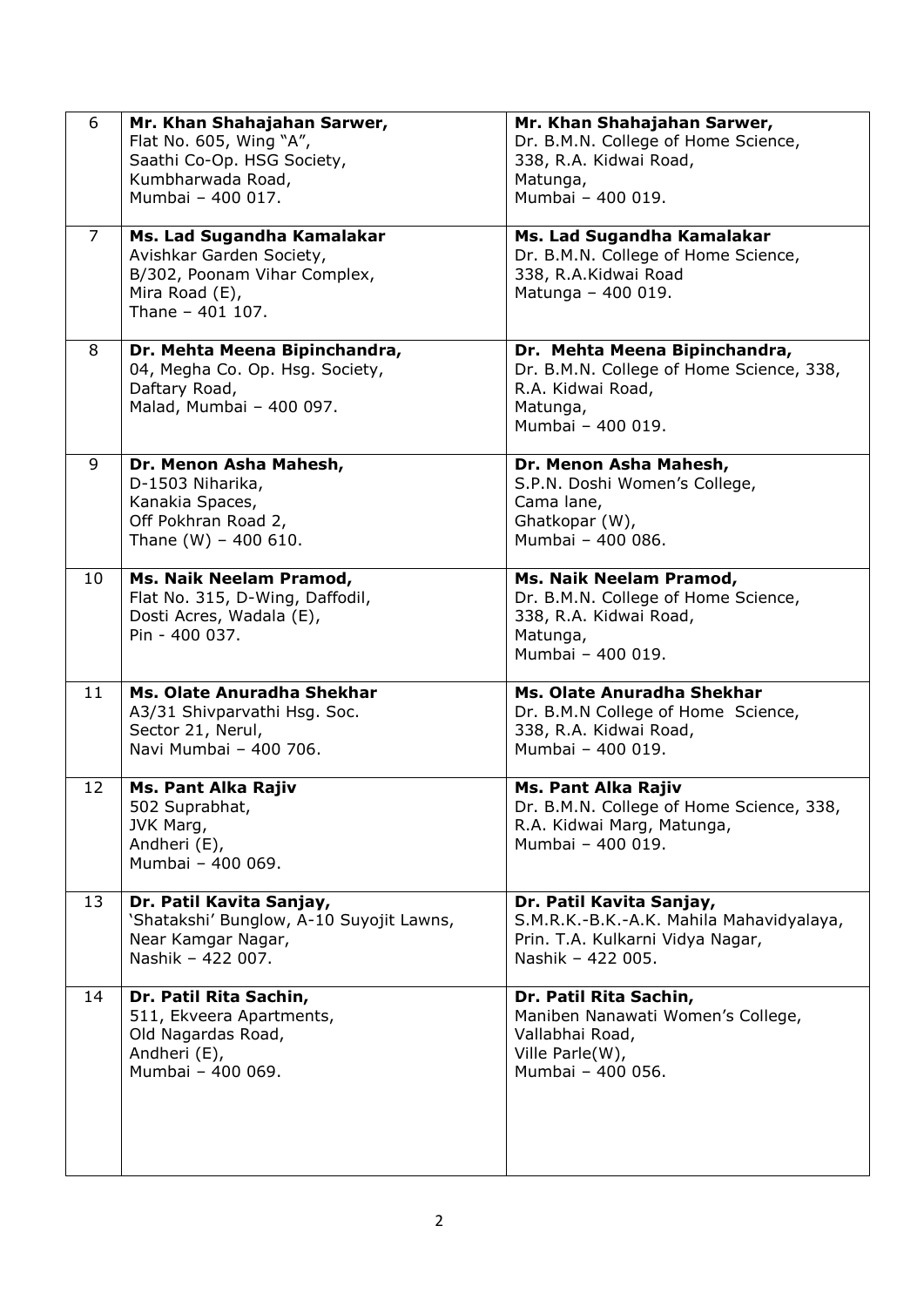| 15 | Dr. Pathak Kirti Kantilal               | Dr. Pathak Kirti Kantilal                 |
|----|-----------------------------------------|-------------------------------------------|
|    | NL-6, Bldg. No.7 Flat No. 12            | Dr. Bhanuben Mahendra Nanavati College    |
|    | Sector 15, Nerul (E),                   | of Home Science,                          |
|    | Navi Mumbai - 400 706                   | 338, R.A. Kidwai Road,                    |
|    |                                         | Matunga,                                  |
|    |                                         | Mumbai - 400 019.                         |
| 16 | Ms. Saini Manjot Kaur,                  | Ms. Saini Manjot Kaur,                    |
|    | 705/ Building 9, Neelsiddhi Amarante,   | Dr. B.M.N. College of Home Science,       |
|    | Plot 4, Sector 9E, Kalamboli,           | 338, R.A. Kidwai Road,                    |
|    | Navi Mumbai - 410 218.                  | Matunga,                                  |
|    |                                         | Mumbai - 400 019.                         |
| 17 | Dr. Sengupta Rupali,                    | Dr. Sengupta Rupali,                      |
|    | 1906/B DLH ORCHID,                      | Dr. B.M.N. College of Home Science,       |
|    | $1st$ C.R. Lokhandwala Complex,         | 338, R.A. Kidwai Road,                    |
|    | Andheri (W),                            | Matunga,                                  |
|    | Mumbai - 400 053.                       | Mumbai - 400 019.                         |
| 18 | Ms. Sirisilla Sharada Balraj,           | Ms. Sirisilla Sharada Balraj,             |
|    | H-8/504, Anand CHSL., New Mhada Colony, | Dr. B.M.N. College of Home Science,       |
|    | Pratiksha Nagar, Sion (E),              | 338, R.A. Kidwai Road,                    |
|    | Mumbai - 400 022.                       | Matunga,                                  |
|    |                                         | Mumbai - 400 019.                         |
| 19 | Ms. Surulkar Shilpa Sharadchandra,      | Ms. Surulkar Shilpa Sharadchandra,        |
|    | Navghar Road Akanksha, Cooperative HSG, | Dr. B.M.N. College of Home Science,       |
|    | A/61, Tata Colony,                      | 338, R.A. Kidwai Road,                    |
|    | Mulund (E),                             | Matunga,                                  |
|    | Mumbai - 400 081.                       | Mumbai - 400 019.                         |
| 20 | Dr. Surve Rahul Nivrutti,               | Dr. Surve Rahul Nivrutti,                 |
|    | C/o. Shri. Narayan D. Bhagat,           | Smt. Ratnaprabhadevi Mohite Patil College |
|    | Parvati Nivas, Pandharpur Naka No. 1,   | of Home Science for Women,                |
|    | Pratapsihn Chowk, Sujaynagar,           | Akluj Tal. Malshiras, Dist. Solapur,      |
|    | Akluj, Tal. Malshiras, Dist. Solapur.   | $Pin - 413101.$                           |
|    | Pin - 413 101.                          |                                           |
| 21 | Ms. Vaishampayan Vinaya Mahendra        | Ms. Vaishampayan Vinaya Mahendra          |
|    | B-5 Suyog CHS,                          | Dr. B.M.N. College of Home Science,       |
|    | Opp. Sion Fort, Sion (E),               | 338, R.A.Kidwai Road                      |
|    | Mumbai - 400 022.                       | Matunga - 400 019.                        |
| 22 | Ms. Vayvaharkar Rashmi Yatin            | Ms. Vayvaharkar Rashmi Yatin              |
|    | D/2, Manoj Society,                     | Dr. B.M.N. College of Home Science,       |
|    | S.G. Marg, Prabhadevi,                  | 338, R.A. Kidwai Road,                    |
|    | Mumbai - 400 025.                       | Matunga,                                  |
|    |                                         | Mumbai - 400 019.                         |
|    |                                         |                                           |
|    |                                         |                                           |
|    |                                         |                                           |
|    |                                         |                                           |
|    |                                         |                                           |
|    |                                         |                                           |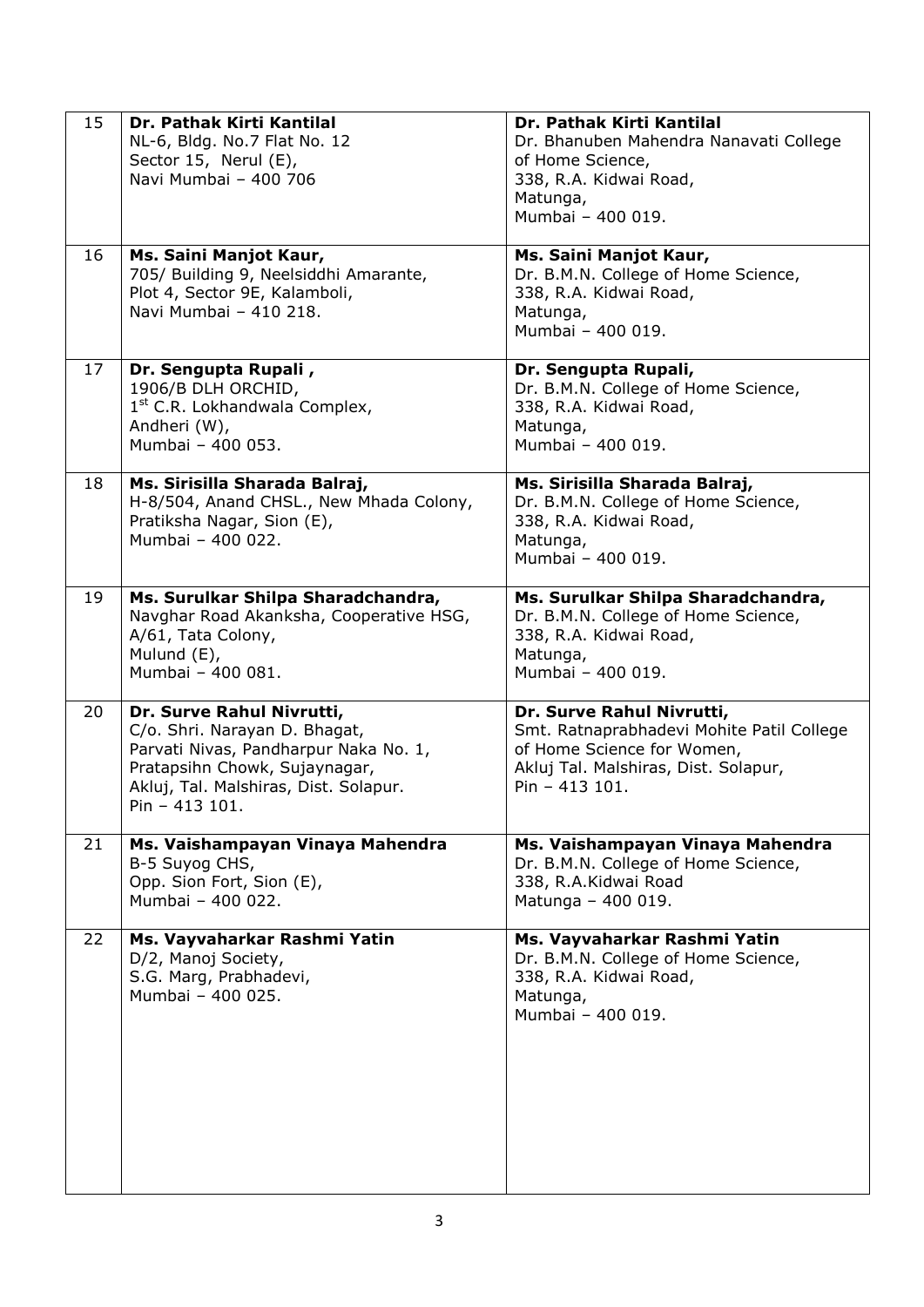| <b>FACULTY OF COMMERCE AND MANAGEMENT</b> |                                                                                                                                       |                                                                                                                                                                                    |
|-------------------------------------------|---------------------------------------------------------------------------------------------------------------------------------------|------------------------------------------------------------------------------------------------------------------------------------------------------------------------------------|
| 23                                        | Mr. Chaudhari Shreekant Subhaschandra,<br>25, Ramdas Colony,<br>Jilha Peth,<br>Jalgaon.                                               | Mr. Chaudhari Shreekant<br>Subhaschandra,<br>A.D.P.M's Women's College of Arts,<br>Commerce & Home Science, Jalgaon<br>Behind KCE Enginers College,<br>Near Khajamiya,<br>Jalgaon. |
| 24                                        | Dr. Deshpande Deepti Pradeep,<br>" Chaitanya" Bunglow-11,<br>Model Coloney, College Road,<br>Nashik- 422 005.                         | Dr. Deshpande Deepti Pradeep,<br>SMRK-BK-AK-mahila Mahavidyalaya,<br>Prin.T.A.Kulkarni,<br>Vidyanagari, College Road,<br>Nashik.                                                   |
| 25                                        | Dr. Sharma Sunita Ramesh (Professor)<br>Building No.20B, Flat No. 12,<br>Takshila, Moahakali Road,<br>Andheri (E),<br>Mumbai-400 093. | Dr. Sharma Sunita Ramesh (Professor)<br>Maniben Nanavati Women's College,<br>Vile Parle (E),<br>Mumbai- 400 056.                                                                   |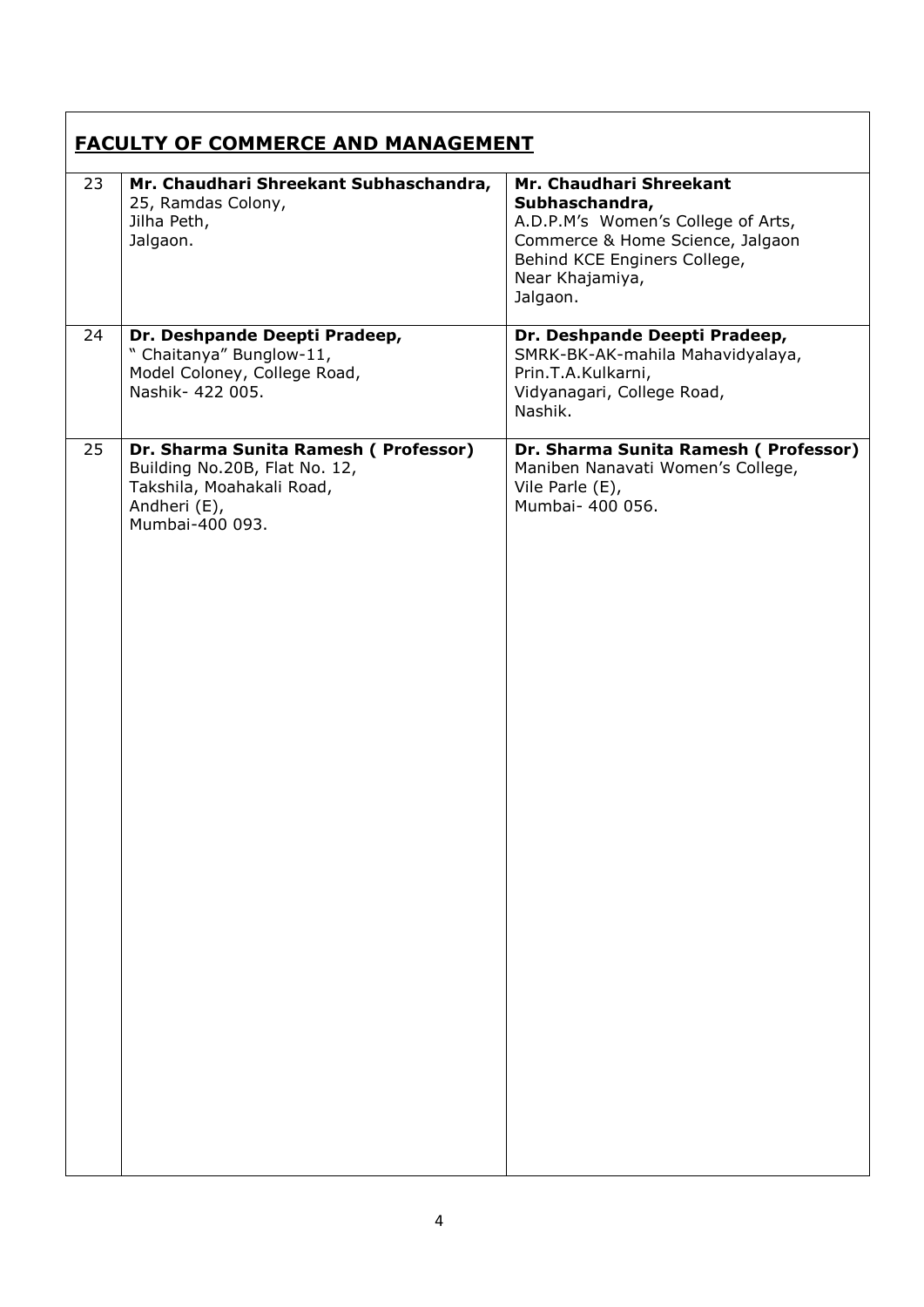|    | <b>FACULTY OF HUMANITIES</b>                                                                                                                                           |                                                                                                                                                            |  |
|----|------------------------------------------------------------------------------------------------------------------------------------------------------------------------|------------------------------------------------------------------------------------------------------------------------------------------------------------|--|
| 26 | Mr. Bhamre Sanjay Vasant,<br>Plot No.81,<br>Nehru Nagar,<br>Mohadi Road,<br>Jalgaon - 425003.                                                                          | Mr. Bhamre Sanjay Vasant,<br>ADPM'S Women's College of Arts,<br>Commerce and Home Science,<br>Khajamia,<br>Jalgaon.                                        |  |
| 27 | Dr. Bharambe Shakuntala Mitharam,<br>Vidya Nagar, Near of Nagarpalika,<br>At. Post. Faizpur,<br>Tal. Yawal, Dist. Jalgaon,<br>Pin $-4250503$ .                         | Dr. Bharambe Shakuntala Mitharam,<br>Women's College of Arts, Commerce &<br>Computer Application,<br>Dongar Kathore,<br>Tal. Yawal, Dist. Jalgaon.         |  |
| 28 | Dr.Bhole Dilip Girdhar,<br>Plot No.24/2, Old Bhagwan Nagar,<br>Near Kilbil School,<br>Jalgaon: 425001                                                                  | <b>Dr.Bhole Dilip Girdhar</b><br>ASPM's Women's College of Arts,<br>Commerce<br>And Computer Applications,<br>Dongar Kathore,<br>Tal: Yawal, Dist:Jalgaon. |  |
| 29 | Dr. Chavan Hiralal Vaman<br>'Bayejai'<br>Plot No-8, Survey No.89/2/B,<br>Behind Gujarat Petrol Pump,<br>Near Datt Temple.<br>Jalgaon - 425 001.                        | Dr. Chavan Hiralal Vaman<br>A.D.P.M. women's College of Arts<br>Commerce and Home science,<br>Near Khajamiya Road,<br>Jalgaon.                             |  |
| 30 | <b>Ms. Chettiar Cicilia,</b><br>702, Sharaton Heights,<br>Charat Singh Colony, Chakala,<br>Andheri (E),<br>Mumbai - 400 093.                                           | <b>Ms. Chettiar Cicilia,</b><br>Maniben Nanawati Women's College,<br>Vallabhai Road,<br>Ville Parle(W),<br>Mumbai - 400 056.                               |  |
| 31 | Dr. Dhake Suresh Bhaskar,<br>Plot No. 5, Gat No. 76 A, Behind Tapi Steel,<br>Yawal Road, Shanti Nagar,<br>Bhusawal,<br>Tal. Bhusawal, Dist. Jalgaon,<br>Pin - 425 201. | Dr. Dhake Suresh Bhaskar,<br>Women's College of Arts, Commerce &<br>Computer Application,<br>Dongar Kathore,<br>Tal. Yawal, Dist. Jalgaon.                 |  |
| 32 | Mr. Jadhav Satish Gulabrao<br>'Pushkraj'<br>19, Kolhe Nagar,<br><b>Behind Police Station</b><br>Jalgaon - 425 002.                                                     | Mr. Jadhav Satish Gulabrao<br>Women's College of Arts & Commerce,<br>Jalgaon - 425 002                                                                     |  |
| 33 | Ms. Jawale Ashalata Kashinath,<br>'Asha' Shivaji Nagar,<br>At. Post - Faizpur,<br>Tal. Yawal, Dist. Jalgaon,<br>Pin - 425 503.                                         | Ms. Jawale Ashalata Kashinath,<br>Women's College of Arts, Commerce &<br>Computer Application,<br>Dongar Kathore,<br>Tal. Yawal, Dist. Jalgaon.            |  |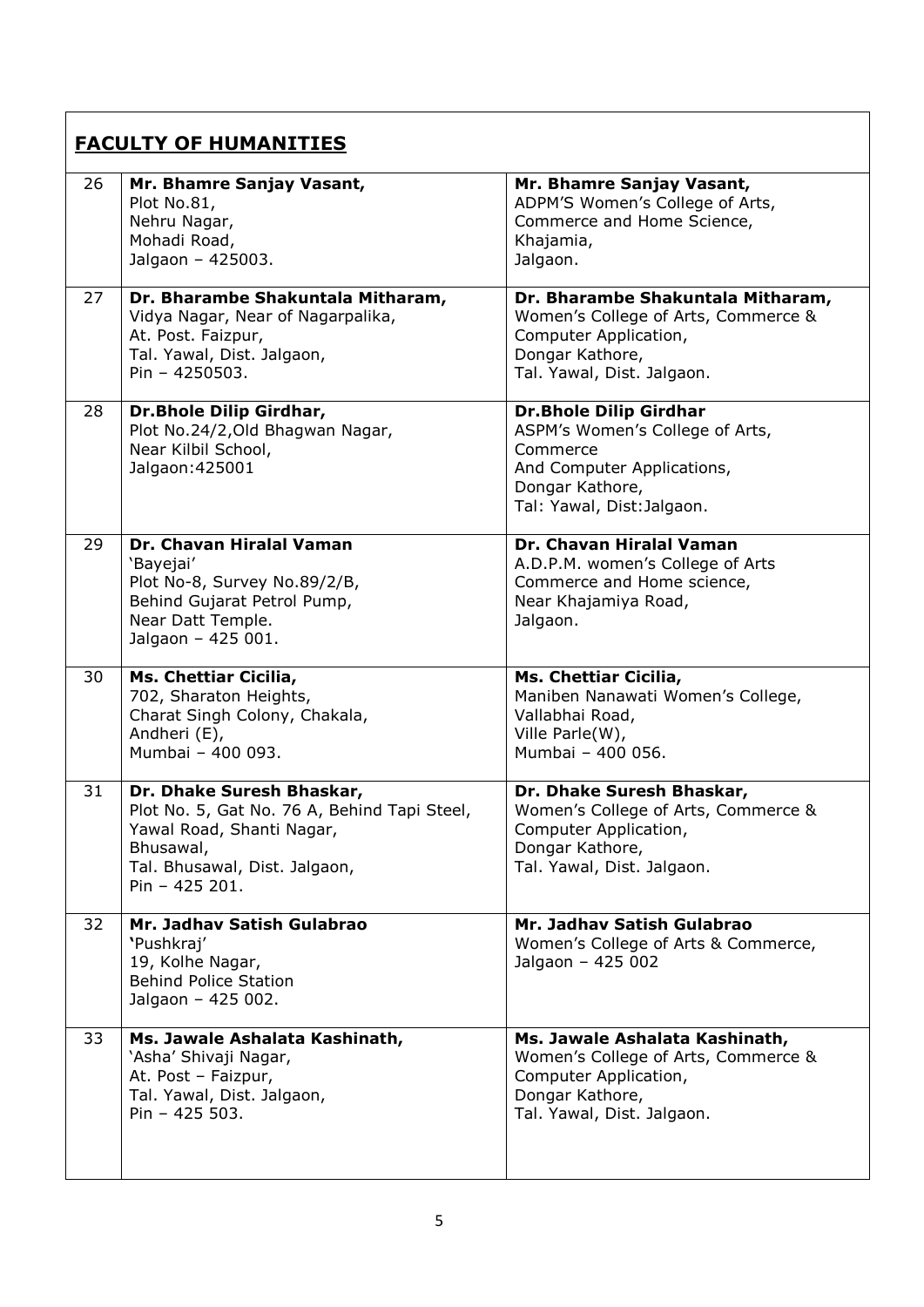| 34 | Dr. Jawale Sadhana Bhaskar<br>6 Yashwant Smruti<br>Janki Nagar, Near Muktangan Hall<br>Jalgaon - 425 001.                                                     | Dr. Jawale Sadhana Bhaskar<br>A.D.P.M. women's College of Arts<br>Commerce and Home science,<br>Near Khajamiya Road,<br>Jalgaon.                        |
|----|---------------------------------------------------------------------------------------------------------------------------------------------------------------|---------------------------------------------------------------------------------------------------------------------------------------------------------|
| 35 | Mr. Kajale Kishor Kondbaji<br>203, Marigold 'C'wing,<br>Kailash Gardens, Vadavali,<br>MIDC Road,<br>Ambernath (E),<br>Dist. Thane - 421 501.                  | Mr. Kajale Kishor Kondbaji<br>G.E.I's Women's College,<br>Mahila Mahavidyalaya,<br>S.V. Joshi Vidya Sankul,<br>Middle Bldg.,<br>Dombivli (E) - 421 201. |
| 36 | Dr. Kamble Prakash Ghansham<br>C/o Ganesh Thombre<br>Shrisadan, Plot No. 66B<br>Sector No.452,<br>Zakirhusen Colony,<br>Sambhaji Nagar,<br>Jalgaon - 425 001. | Dr. Kamble Prakash Ghansham<br>ADPM'S Women's College of Arts,<br>Commerce and Home Science,<br>Near Khajamia,<br>Jalgaon.                              |
| 37 | Dr. Karade Sujata Jagan<br>Plot No.7 Shastrinagar,<br>Dr. Ambedkar Road,<br>Sangli - 416 416                                                                  | Dr. Karade Sujata Jagan<br>Smt. C.B.Shah Mahila Mahavidyalaya,<br>Ratanshinagar,<br>Sangli - 416 416                                                    |
| 38 | Dr. Karankal Rajendra Shamraom<br>Sai Sarovar Apartment, A - Block, 178/356,<br>Kurla Camp Road, Near Gurunanak School,<br>Ulhasnagar - 421 004.              | Dr. Karankal Rajendra Shamraom<br>G.E.I.S. Mahila Mahavidyalaya,<br>Dombivali.                                                                          |
| 39 | Dr. Katyayan Ravindra Mishra<br>6-B/101, Girishikhar CHS,<br>New Mhada, New Dindoshi<br>Goregaon (E),<br>Mumbai - 400 056.                                    | Dr. Katyayan Ravindra Mishra<br>Maniben Nanawati Women's College,<br>Vallabhai Road,<br>Ville Parle(W),<br>Mumbai - 400 056.                            |
| 40 | Mr. Khare Ravindra Ramdas,<br>Plot No. 48, Bajaj Show Room Back Side,<br>Ayodhya Nagar, Jalgaon Road,<br>Bhusawal, Dist. Jalgaon,<br>Pin $-425$ 201.          | Mr. Khare Ravindra Ramdas,<br>Women's College of Arts, Commerce &<br>Computer Application,<br>Dongar Kathore,<br>Tal. Yawal, Dist. Jalgaon.             |
| 41 | Dr. Khilare Shashikant Namdev<br>64, Sundar Park,<br>Mayur Housing Society,<br>Near New Railway Station (E),<br>Sangli - 416 416                              | <b>Dr. Khilare Shashikant Namdev</b><br>Smt. C.B.Shah Mahila Mahavidyalaya,<br>Ratanshinagar,<br>Near Amrai,<br>Sangli - 416 416.                       |
| 42 | <b>Ms.Kolhe Vrushali Vilas</b><br>'Ravikiran' Plot No.117, Gate No. 49, Ganesh<br>Colony,<br>Jalgaon - 425 001.                                               | <b>Ms.Kolhe Vaishali Vilas</b><br>ADPM'S Women's College of Arts,<br>Commerce and Home Science,<br>Khajamia,<br>Jalgaon.                                |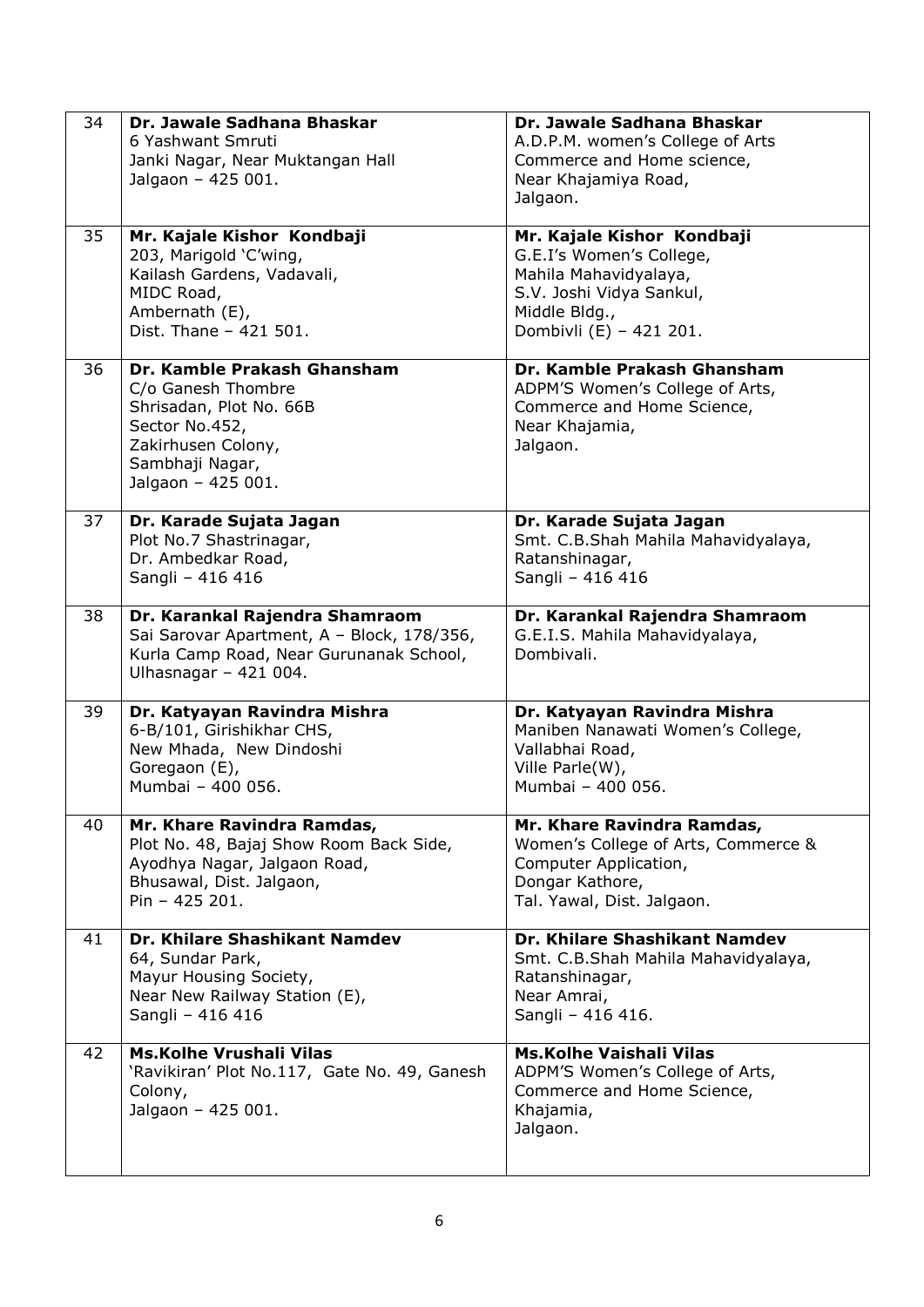| 43 | Mr. Lokare Somnath Sopan<br>Flat No.4, Shreya Appt.<br>Plot No.46 S.No.461/1,<br>Raisoni Nagar,<br>Jalgaon - 425 001                                       | Mr. Lokare Somnath Sopan<br>ADPM'S Women's College of Arts,<br>Commerce and Home Science,<br>Khajamia,<br>Jalgaon.                           |
|----|------------------------------------------------------------------------------------------------------------------------------------------------------------|----------------------------------------------------------------------------------------------------------------------------------------------|
| 44 | Dr. Lokhande Hiralal Narayan,<br>Bunglow Plot No.93/93, RSC 14,<br>Gorai No. 1,<br>Borviali (W),<br>Mumbai - 400 091.                                      | Dr. Lokhande Hiralal Narayan,<br>L.J.N.J. Mahila Mahavidyalaya,<br>Paranjpe Scheme-'B'<br>Road No.1,<br>Vile Parle (E),<br>Mumbai - 400 057. |
| 45 | <b>Ms. Magre Anita Deepak</b><br>11, Manisha Colony behind<br>Dhyan Mandir,<br>Ganpati Nagar,<br>Jalgaon - 425 002                                         | <b>Ms. Magre Anita Deepak</b><br>A.D.P.M. women's College of Arts<br>Commerce and Home science,<br>Near Khajamiya Road,<br>Jalgaon.          |
| 46 | Dr. Nehete Geeta Balkrishna<br>"Shree" 180, Gandhi Nagar,<br>Jilha Peth,<br>Jalgaon - 425 001.                                                             | Dr. Nehete Geeta Balkrishna<br>A.D.P.M. women's College of Arts<br>Commerce and Home science,<br>Near Khajamiya Road,<br>Jalgaon.            |
| 47 | Dr. Pandurang Mala,<br>1801 Sunflower, Neekkanth Gardens,<br>Govandi,<br>Mumbai - 400 088.                                                                 | Dr. Pandurang Mala,<br>Dr. B.M.N. College of Home Science,<br>338, R.A. Kidwai Road,<br>Matunga,<br>Mumbai - 400 019.                        |
| 48 | Dr. Patil Laxman Raosaheb<br>PL.No.131, Balaji Nagar,<br>Kupwad Road,<br>Sangli - 416 416                                                                  | Dr. Patil Laxman Raosaheb<br>Smt. Champaben Balchand<br>Shah Mahila Mahavidyalaya,<br>Ratanshinagar,<br>Sangli - 416 416                     |
| 49 | Dr. Nehete Kishor Hiraman<br>"Om" 1- Bhagwan Nagar,<br>Near Kilbil School,<br>Jalgaon - 425 002.                                                           | Dr. Nehete Kishor Hiraman<br>A.D.P.M. women's College of Arts<br>Commerce and Home science,<br>Near Khajamiya Road,<br>Jalgaon.              |
| 50 | Dr. Patale Bharatsing Amarasing,<br>Plot No. 23, Pitambar Nagar,<br>Near Water Tank, Gondur Road,<br>Vidya Nagri,<br>Post Deopur Dhule,<br>Pin $-424005$ . | Dr. Patale Bharatsing Amarasing,<br><b>WKBS Mandals Arts &amp; Commerce College</b><br>for Women,<br>Deopur,<br>Dhule - 424 005.             |
| 51 | Dr. Patil Sanjay Pandurang,<br>31, Shri Guru Colony,<br>Near Pitamber Nagar, Walwadi,<br>Dist. Dhule - 424 058.                                            | Dr. Patil Sanjay Pandurang,<br>W.K.B.S. Mandal's Arts and Commerce<br>College for Women's,<br>Deopur,<br>Dhule - 424 005.                    |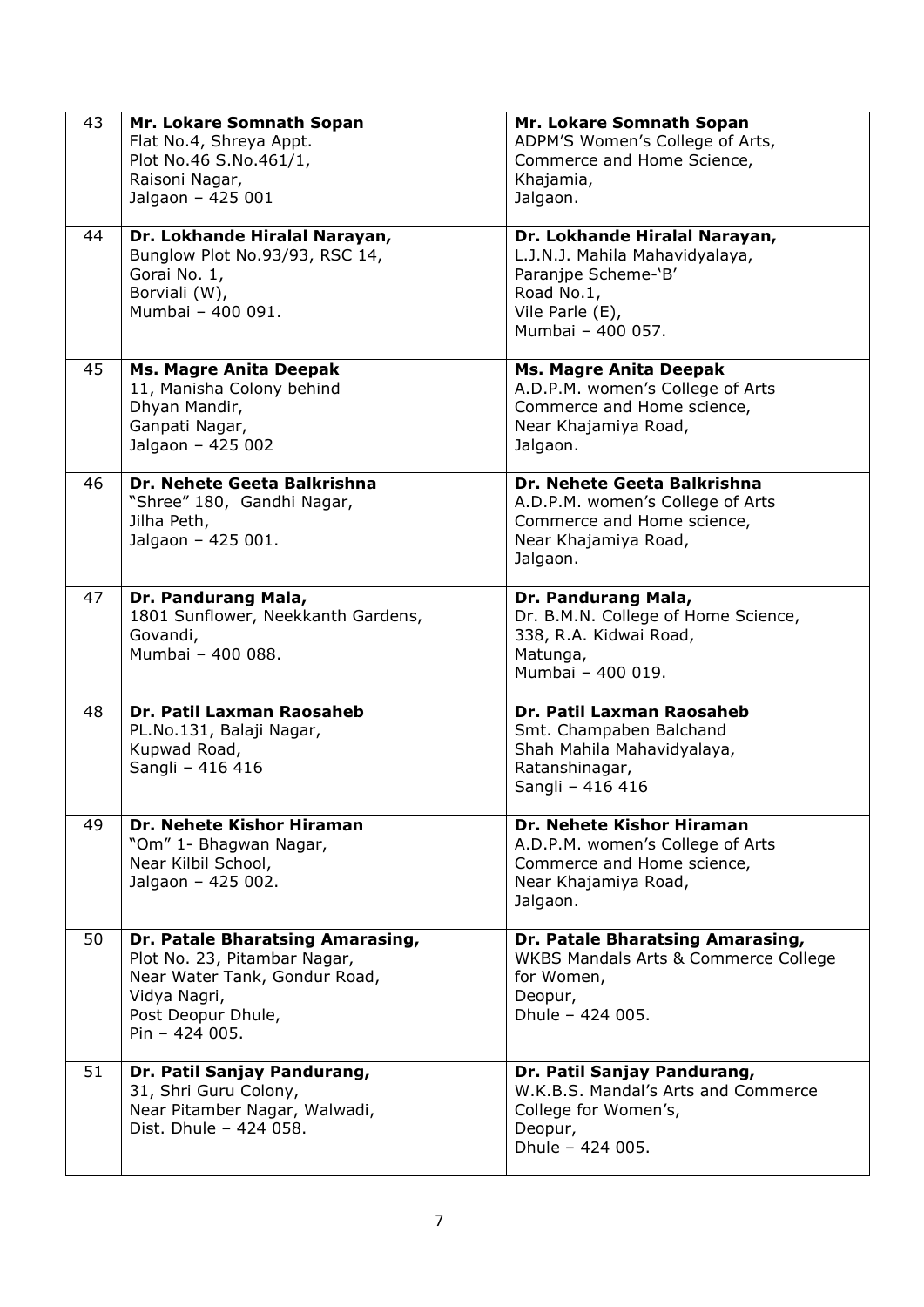| 52 | Mr. Patil Madhavrao Ashok<br>Gate No- 25/2, Plot No.65, Block No.04,<br>Kolhe Nagar, Nimkhedi Shivar,<br>Jalgaon - 425 001.                                | Mr. Patil Madhavrao Ashok<br>ADPM'S Women's College of Arts,<br>Commerce and Home Science,<br>Khajamia,<br>Jalgaon.             |
|----|------------------------------------------------------------------------------------------------------------------------------------------------------------|---------------------------------------------------------------------------------------------------------------------------------|
| 53 | Ms. Patil Sugandha Ichharam<br>Plot No. 30, Gate No. 34,<br>Bendale Nagar, Near Prem Nagar,<br>Jalgaon, Pin Code: 425001.                                  | Ms. Patil Sugandha Ichharam<br>ADPM's Women's College of Arts, Comm. &<br>Home Science,<br>Near Khawajaminya road,<br>Jalgaon.  |
| 54 | Mr. Pawar Sunil Madhukar<br>001, Gauri- Gansh Apt. No.1<br>N/R Ashtavinayak Complex,<br>Giri Vihar Parisar,<br>Katrap,<br>Badlapur - 421 503.              | Mr. Pawar Sunil Madhukar<br>G.E.I.'s Mahila Mahavidyalaya,<br>Dombivli (E) - 421 201                                            |
| 55 | Ms. Ramteke Prerna Sunil,<br>F-2, 103, Poonam Kunj,<br>Poonam Nagar,<br>Andheri (E),<br>Mumbai - 400 093.                                                  | Ms. Ramteke Prerna Sunil,<br>Maniben Nanawati Women's College,<br>Vallabhai Road,<br>Ville Parle(W),<br>Mumbai - 400 056.       |
| 56 | Ms. Sanghavi Twinkle Gaurang,<br>201, Shree Radhe Darshan,<br>Opp. Panchnath Mahadev Mandir,<br>Hemu Kalani Road 2,<br>Kandivali (W),<br>Mumbai - 400 067. | Ms. Sanghavi Twinkle Gaurang,<br>Maniben Nanawati Women's College,<br>Vallabhai Road,<br>Ville Parle(W),<br>Mumbai - 400 056.   |
| 57 | Dr. Shah Sejal Manish,<br>10-B/702, Alica Nagar, Lokhandwala Complex,<br>Akurdi Road,<br>Kandivali (W),<br>Mumbai - 400 101.                               | Dr. Shah Sejal Manish,<br>Maniben Nanawati Women's College,<br>Vallabhai Road,<br>Ville Parle(W),<br>Mumbai - 400 056.          |
| 58 | Mr. Shaikh Yunus AB Rashid<br>A/P Pimprala, Gaothan<br>Garjana Chowk,<br>Pimprala,<br>Jalgaon - 425 002.                                                   | Mr. Shaikh Yunus AB. Rashid<br>ADPM'S Women's College of Arts,<br>Commerce and Home Science,<br>Khajamia,<br>Jalgaon - 425 001. |
| 59 | Dr. Shinde Suvarna Tryambak<br>34, Nandanwan Bank Colony,<br>Vidyanagari,<br>Deopur,<br>Dhule - 424 005.                                                   | Dr. Shinde Suvarna Tryambak<br>W.K.B.S. Arts Com B.C.A.Home Science<br>College for Women Deopur,<br>Dhule.-424005.              |
| 60 | Dr. Shinde Raju Katthu<br>Plot No.47, Mahatmaji Nagar,<br>Behind Sindhuratna School<br>Sakri Road,<br>Dhule - 424 001.                                     | Dr. Shinde Raju Katthu<br>W.K.B.S. Arts Com B.C.A.Home Science<br>College for Women Deopur,<br>Dhule.- 424005.                  |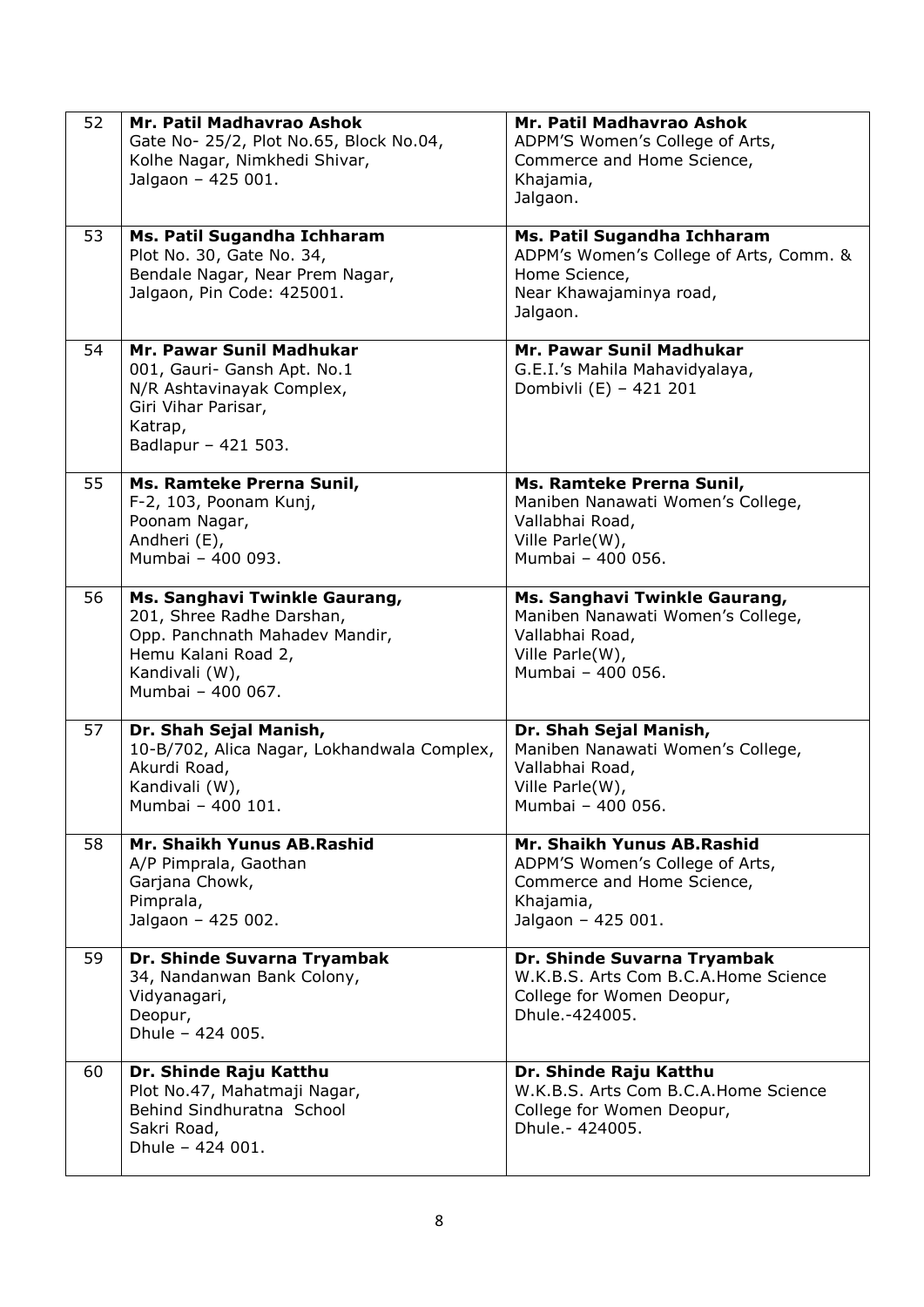| 61 | Dr. Trivedi Rajshree Parthiv,                     | Dr. Trivedi Rajshree Parthiv,                          |
|----|---------------------------------------------------|--------------------------------------------------------|
|    | 55-B, Shakunt Somvalli,<br>Vitthal Nagar Society, | Maniben Nanavati Women's College,<br>Vallabhbhai Road, |
|    | N.S. Road - 12, Juhu Scheme,                      | Vile Parle (W),                                        |
|    | Mumbai - 400 049.                                 | Mumbai - 400 056.                                      |
|    |                                                   |                                                        |
| 62 | Ms. Varun Geeta Popatlal,                         | Ms. Varun Geeta Popatlal,                              |
|    | 46/A, Thadani Wadi, Room No. 14,<br>S.T. Road,    | Maniben Nanawati Women's College,<br>Vallabhai Road,   |
|    | Chembur,                                          | Ville Parle(W),                                        |
|    | Mumbai - 400 071.                                 | Mumbai - 400 056.                                      |
|    |                                                   |                                                        |
| 63 | Mr. Wakekar Vijay Sukhdev,                        | Mr. Wakekar Vijay Sukhdev,                             |
|    | Plot No. 10, Nagsen Colony, Kandari,              | Women's College of Arts, Commerce &                    |
|    | Tal. Bhusawal, Dist. Jalgaon,                     | Computer Application,                                  |
|    | Pin - 425 201.                                    | Dongar Kathore,<br>Tal. Yawal, Dist. Jalgaon.          |
|    |                                                   |                                                        |
| 64 | Mr. More Vinod Zama,                              | Mr. More Vinod Zama,                                   |
|    | Sar. No. 88, Plot No. 101+102/ Block No. -9,      | Women's College of Arts, Commerce &                    |
|    | Chintamani Vihar, Tapi Nagar, Bhusawal,           | Computer Application,                                  |
|    | Tal. Bhusawal,                                    | Dongar Kathore,                                        |
|    | Dist. Jalgaon - 425 201.                          | Tal. Yawal, Dist. Jalgaon.                             |
|    |                                                   |                                                        |
|    |                                                   |                                                        |
|    |                                                   |                                                        |
|    |                                                   |                                                        |
|    |                                                   |                                                        |
|    |                                                   |                                                        |
|    |                                                   |                                                        |
|    |                                                   |                                                        |
|    |                                                   |                                                        |
|    |                                                   |                                                        |
|    |                                                   |                                                        |
|    |                                                   |                                                        |
|    |                                                   |                                                        |
|    |                                                   |                                                        |
|    |                                                   |                                                        |
|    |                                                   |                                                        |
|    |                                                   |                                                        |
|    |                                                   |                                                        |
|    |                                                   |                                                        |
|    |                                                   |                                                        |
|    |                                                   |                                                        |
|    |                                                   |                                                        |
|    |                                                   |                                                        |
|    |                                                   |                                                        |
|    |                                                   |                                                        |
|    |                                                   |                                                        |
|    |                                                   |                                                        |
|    |                                                   |                                                        |
|    |                                                   |                                                        |